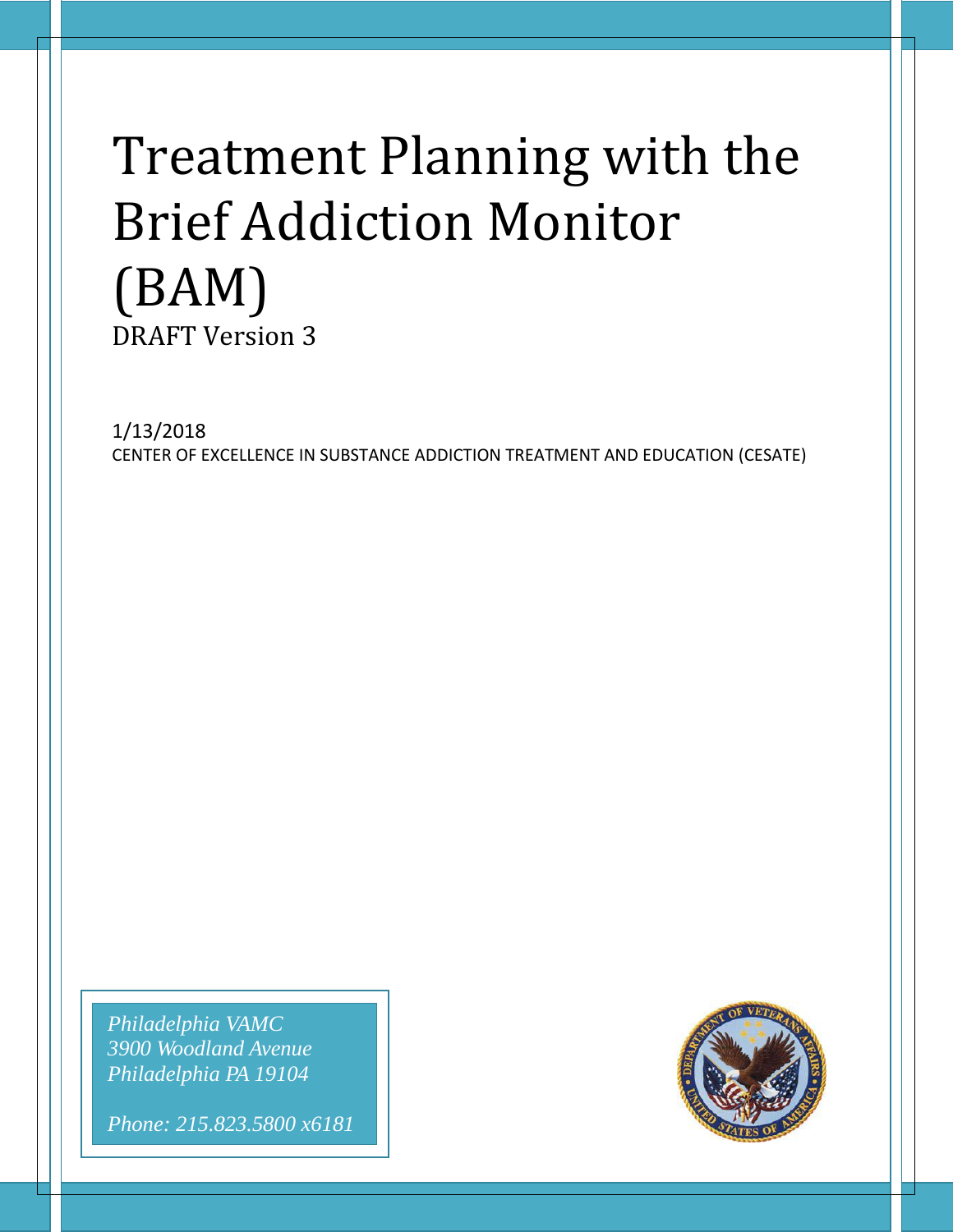# **Preface**

The BAM is a 17-item, multidimensional questionnaire designed to be administered by clinical staff as an in-person or telephone interview, or to be completed as a patient selfadministered questionnaire, for all patients enrolled in substance abuse programs. It includes both symptom level outcomes as well as functional outcomes.

The benefits to SUD care in the VA could be substantial, as regular administration of the clinical monitor will yield important data on patient processes and outcomes that can be linked with other measures (e.g., treatment attendance, urine toxicology results, etc.) to provide a comprehensive, real-time data source to drive clinical decisions.

We hope that the information contained within this document will facilitate using the BAM in treatment planning. We have other materials available via Sharepoint (http://vaww.national.cmop.va.gov/MentalHealth/SUD/Forms/AllItems.aspx) or from the Philadelphia CESATE.

We are available to help you as you implement the BAM in your clinical setting.

The Philadelphia CESATE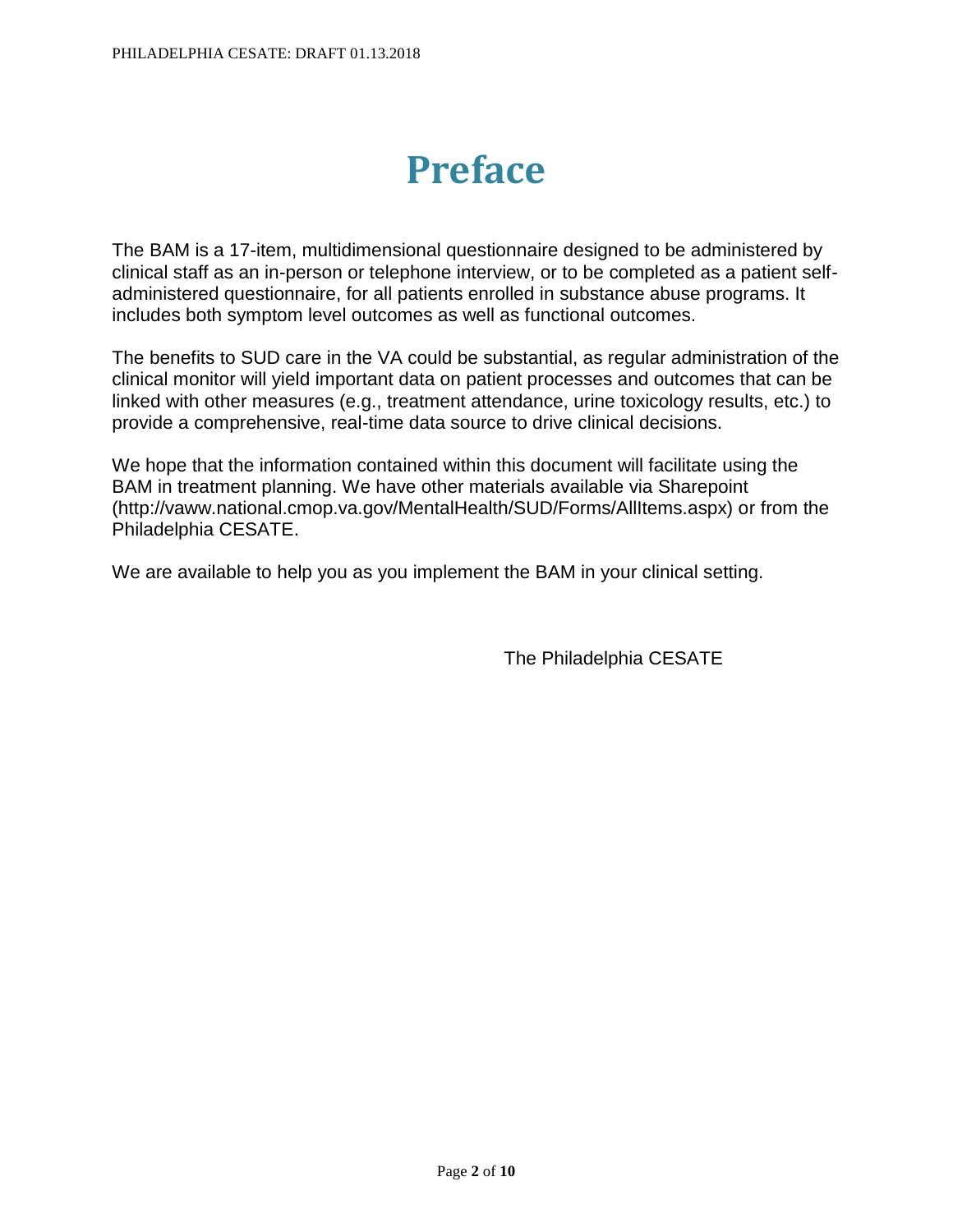# **Table of Contents**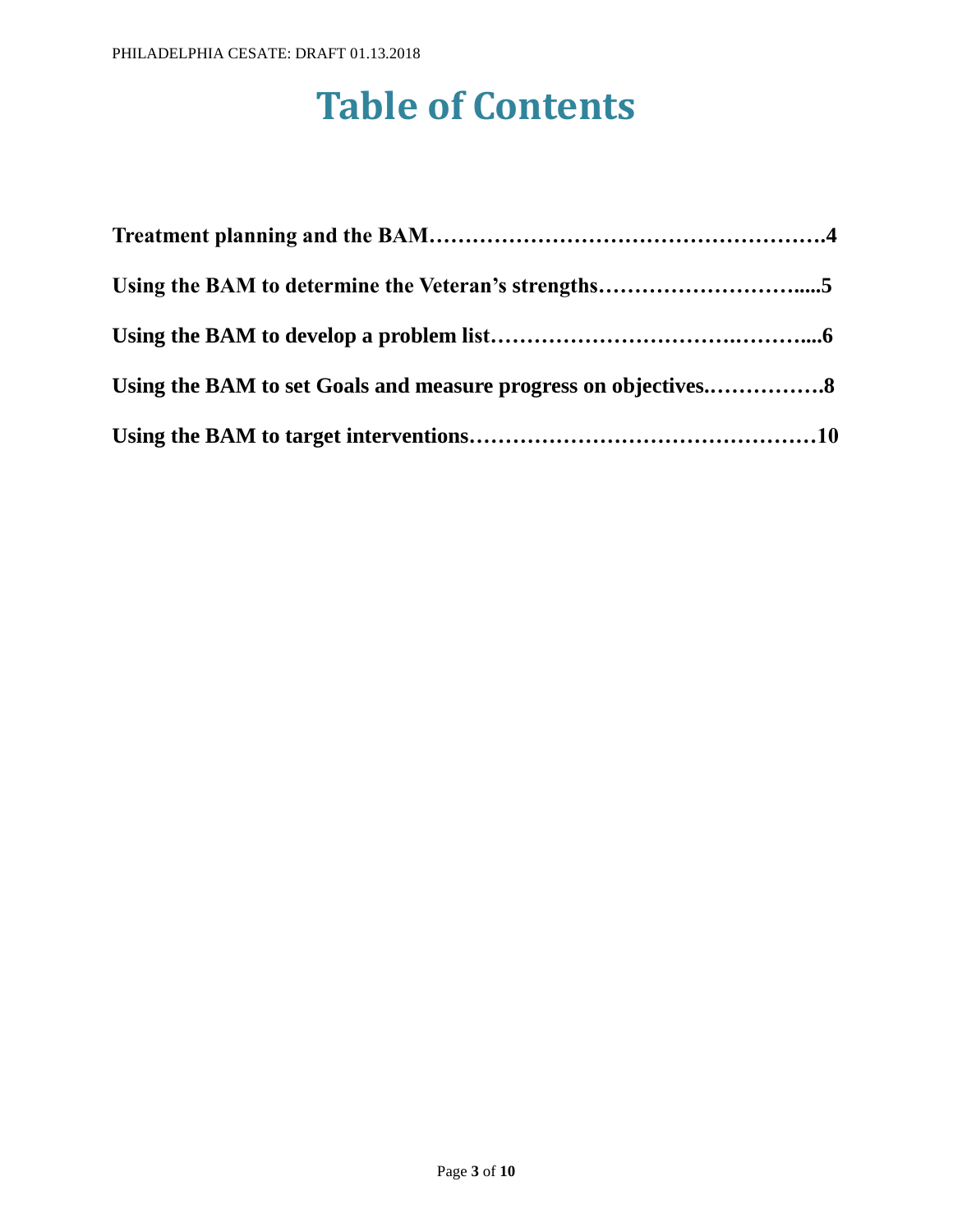#### **Treatment planning and the BAM**

- A treatment plan is a road map that a veteran and provider follow through treatment
- It consists of:
	- problems for which the veteran is seeking treatment
	- the veteran's strengths/resources that will support his/her engagement in treatment efforts
	- the veteran's goals for treatment
	- objectives the veteran will complete in pursuit of the goals
	- interventions provided to the veteran to assist him/her in accomplishing the objectives.
- It encourages veteran and therapist to think in terms of therapy *outcomes;*  neither need wonder what therapy is attempting to accomplish.
- It provides an assessment of progress (read: measurable changes)
- It details therapeutic responsibilities: what will be done, when it will be done, and by whom.
- The best plans are developed when provider(s) and veteran collaborate.

The BAM can help by

- determining the veteran's strengths
- indicating the presence of a problem
- providing evidence of goal achievement by measuring progress on objectives.
- targeting and measuring the effectiveness of interventions for specific deficiencies in the veteran's lifestyle.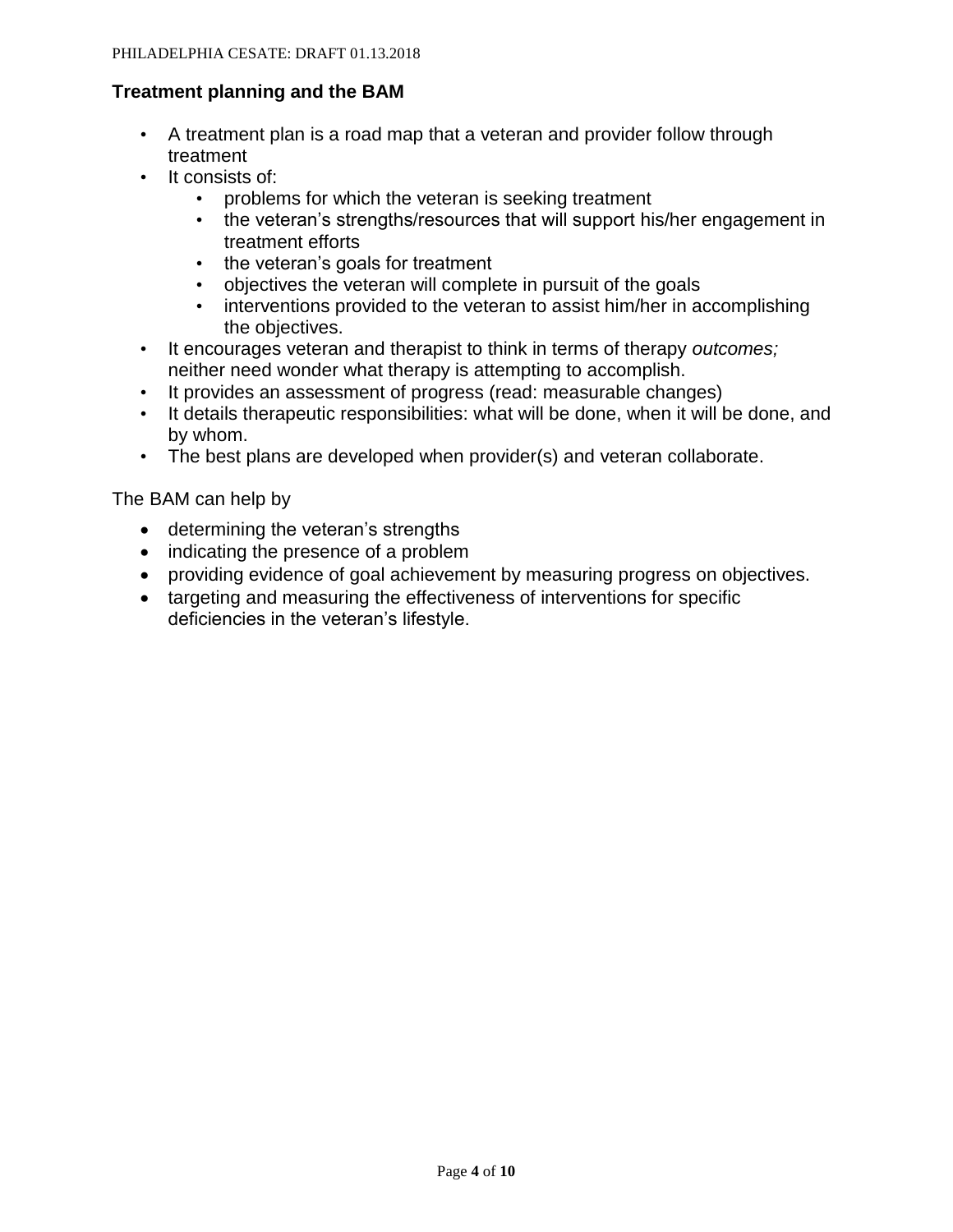### **Using the BAM to determine the Veteran's strengths**

Strengths refer to the **abilities and/or resources** available to the veteran that could be of assistance in pursuing his/her treatment goals. Strengths could include high selfefficacy, religious and/or spiritual beliefs, vocational involvements, financial stability, and social supports for recovery. The presence (or higher frequency occurrence) of any of the **BAM Protective items** indicates relative strengths/resources the veteran brings to the treatment setting. These are indicated by the corresponding health factors for BAM questions 9, 10, 12, 13, 14, & 16.

FOR EXAMPLE…

"John Doe reports that he is extremely confident that he can remain abstinent from alcohol and drug use in the next 30 days (BAMQ9)."

"John Doe attended self-help groups on 15 days in the past 30 days (BAMQ10)."

"On 25 of the past 30 days, John Doe has spent time with family and friends who support his recovery (BAMQ16)."

Higher levels of **motivation to change** would also be a strength upon which therapeutic progress would rely. Indeed, SAMHSA/CSAT asserts that treatment plans should contain a section addressing motivation for change (see Treatment Improvement Protocol 44). Although the BAM does not assess a respondent's stage of change ala the SOCRATES or URICA, it can provide evidence of behaviors consistent with the motivational stages (particularly Action, Maintenance, and Relapse) in Prochaska and DiClemente's Transtheoretical Model (Psychotherapy: Theory, Research & Practice, 1982, 19(3), 276-288).

FOR EXAMPLE…

Higher levels of participation in self-help groups would be consistent with the Action stage of change – a relative strength.

Follow-up BAMs revealing 6 months or longer of sustained high frequency protective factors, low frequency risk factors, and abstinence from substance consumption (BAM items 4 through 7G) would be indicative of Maintenance.

Any return to substance consumption, re-emergence of Risk factors, and/or marked decrease in Protective factors would be consistent with Relapse or an imminent risk thereof.

After using the baseline BAM to develop the strengths-based foundation for the treatment plan, follow-up BAMs can be used to assess the status of these strengths (i.e. do they need buttressing?) and to identify emerging ones for inclusion on the plan. To reinforce the veterans' engagement in treatment, providers are encouraged to provide them with feedback on how their repertoire of strengths is evolving as they matriculate through treatment.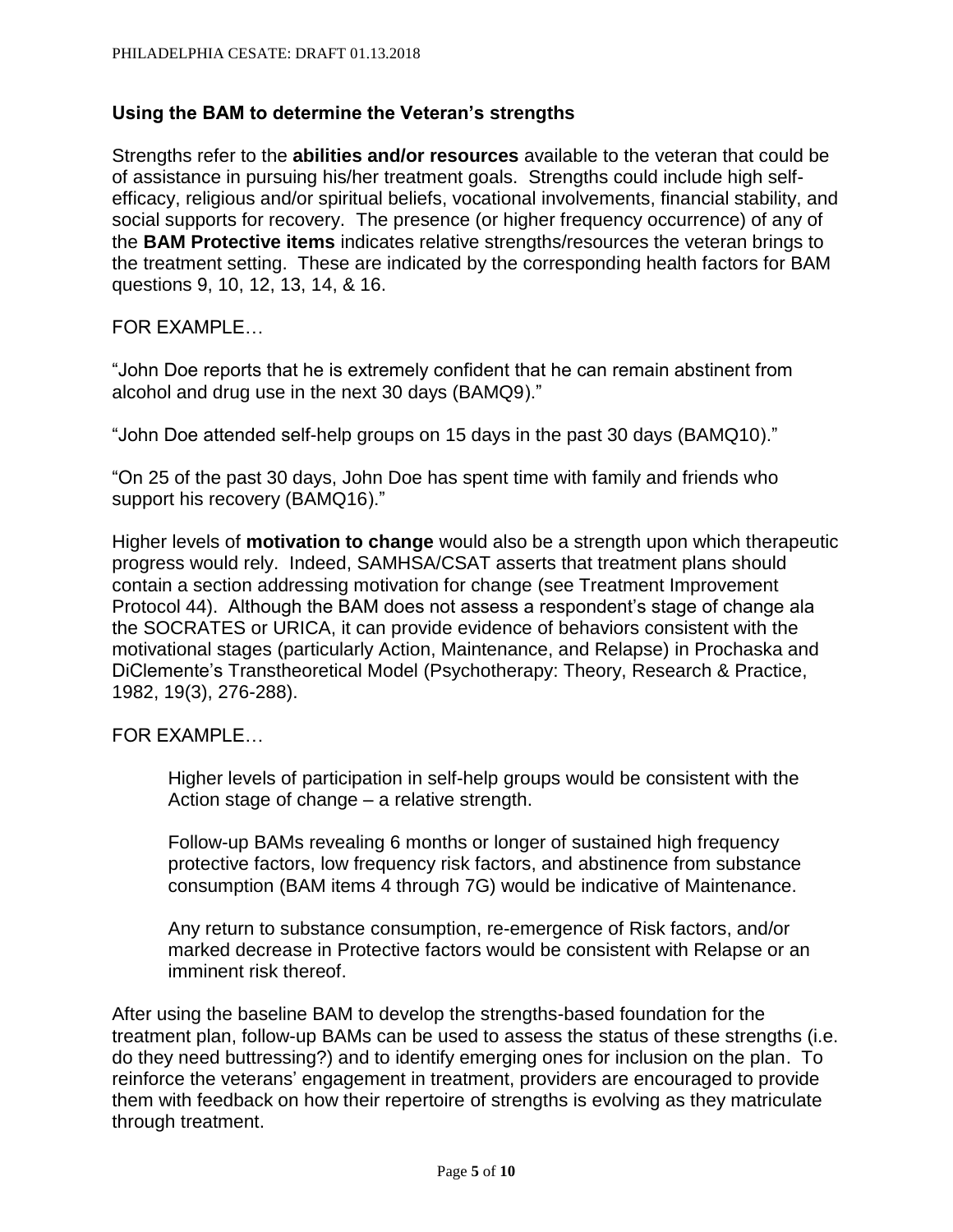#### **Using the BAM to develop a problem list**

A problem is a **brief clinical statement of a condition** of the veteran that needs treatment. Each statement describes one problem evidenced by a variety of indicators. Problems are subcategorized as Active (symptoms present and treatment indicated), Inactive (symptoms absent due to ongoing treatment), or Resolved (symptoms absent and treatment no longer necessary).

Problem statements can be multidimensional constructs, i.e. low self-esteem, that are evidenced by measurable signs (objective criteria) and symptoms (subjective criteria). The same problem may present differently in different veterans.

FOR EXAMPLE…

Problem #1 (Active): John Doe has been unable to maintain sobriety as evidenced by…

- John's BAC on (a recent date) was .23
- John's family reports he has been drinking alcohol daily
- John manifests alcohol withdrawal symptoms
- John has three DWI arrests in the past 5 years including one 3 weeks ago
- John has 4 previous enrollments in treatment for alcohol dependence

*N.B. When a particular problem is a diagnosable condition, i.e. alcohol dependence, the indicators should correspond to the DSM diagnostic criteria.*

The **BAM's alcohol and drug consumption items** (4 through 7G) and several BAM Risk and Protective items (8, 9, & 11) may be included as indicators of problematic drug and/or alcohol use. Note that the *presence of the Risk items (8 & 11)* and/or *absence of the Protective item (9)* can be related to problematic substance use.

FOR EXAMPLE…

Problem #2 (Active): John Doe complains that his cocaine use 'has gotten way out of hand' as evidenced by:

- John stated he used cocaine on 20 of the past 30 days (BAMQ7C).
- John reported that he has been considerably bothered by drug craving in the past 30 days (BAMQ8).
- John reports slight confidence to be abstinent from drugs in the next 30 days (BAMQ9).
- John reports that in 25 of the past 30 days he has been in situations or with associates that put him at risk for drug use (BAMQ11).

The **presence of the remaining Risk items (#1, 2, 3, & 15)** and/or **the absence of the remaining Protective items (#10, 12, 13, 14, & 16)** may serve as indicators of addiction-related problems or be included in the treatment plan as problems themselves (presumably supported by additional indicators).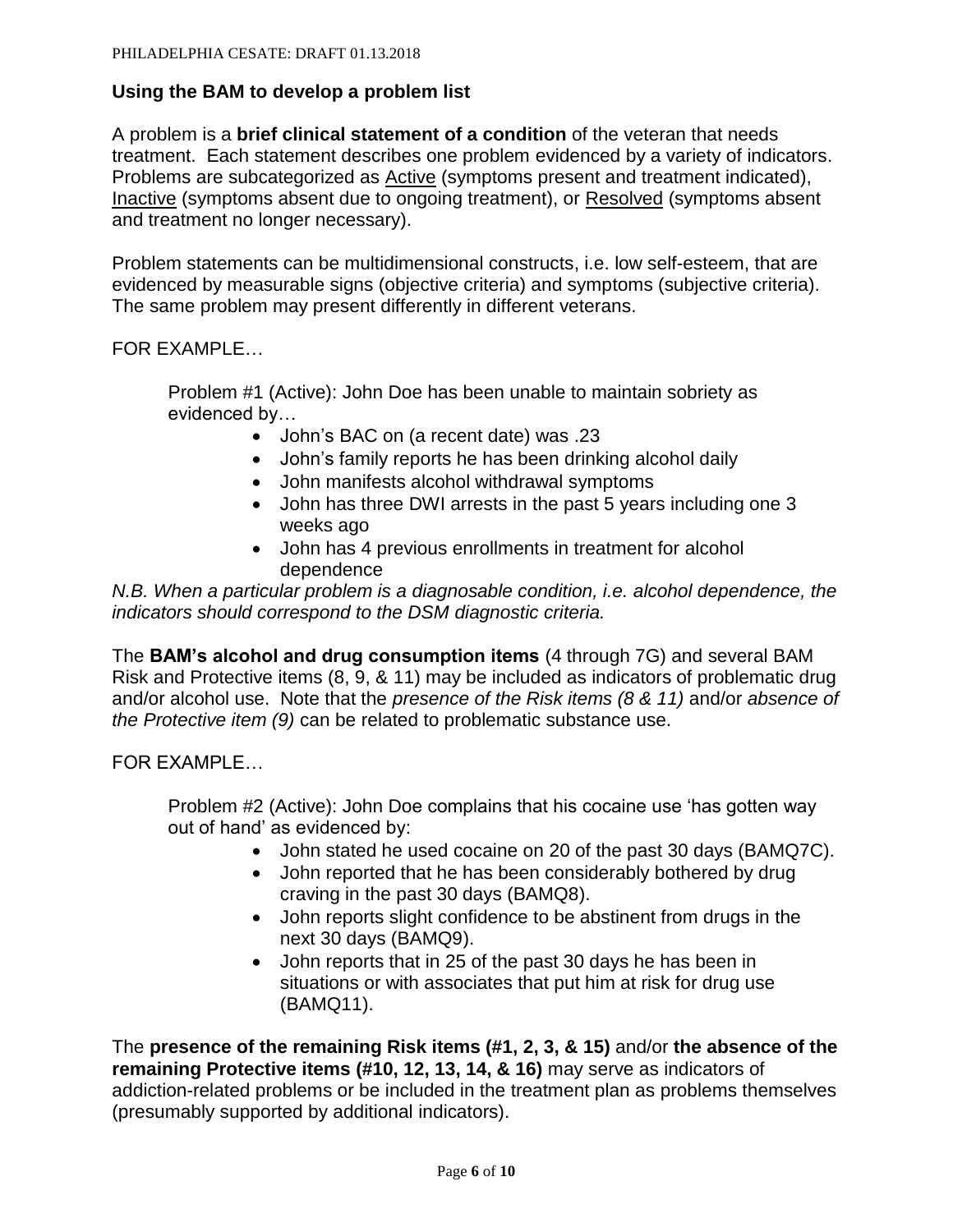# FOR EXAMPLE…

Problem #3 (Active): John Doe complains of unsatisfactory physical health as evidenced by:

- Poor physical health in the past 30 days (BAMQ1).
- Sleep difficulties in 15 of the past 30 days (BAMQ2).

OR

Problem #4 (Active): John Doe does not get adequate sleep as evidenced by:

- Sleep difficulties on 15 of the past 30 days (BAMQ2).
- John reports that he has been disciplined for falling asleep on the job (non-BAM evidence).

### OR

Problem #5 (Active): "John Doe complains of persistent mood disturbances as evidenced by:

- John states that he has been depressed for most of the day on 16 of the past 30 days (BAMQ3).
- John reports he has had thoughts of hurting himself in the past 2 weeks (from clinical interview or PHQ9).

# OR

Problem #6 (Active): John Doe lacks resources to support his recovery as evidenced by:

- John has spent none of the past 30 days with family or friends who support his recovery (BAMQ16).
- John has insufficient legal income for necessities (BAMQ14).
- John has not been involved in any gainful activities in the past 30 days (BAMQ13).
- John is not involved in self-help groups (BAMQ10).
- John reports his religion does not support his recovery at all (BAMQ12).

Please note that a more detailed assessment of the veteran's religious and/or spiritual beliefs vis-à-vis recovery is likely necessary to determine if BAM Question #12 is best considered a current or potential source of support for recovery. That is, the veteran's perception of low/no support for his/her recovery from Religion/Spirituality does not necessarily indicate a problem state. However, when this potential protective factor is absent, it is advisable to assess the veteran's receptivity to such interventions, i.e. pastoral care.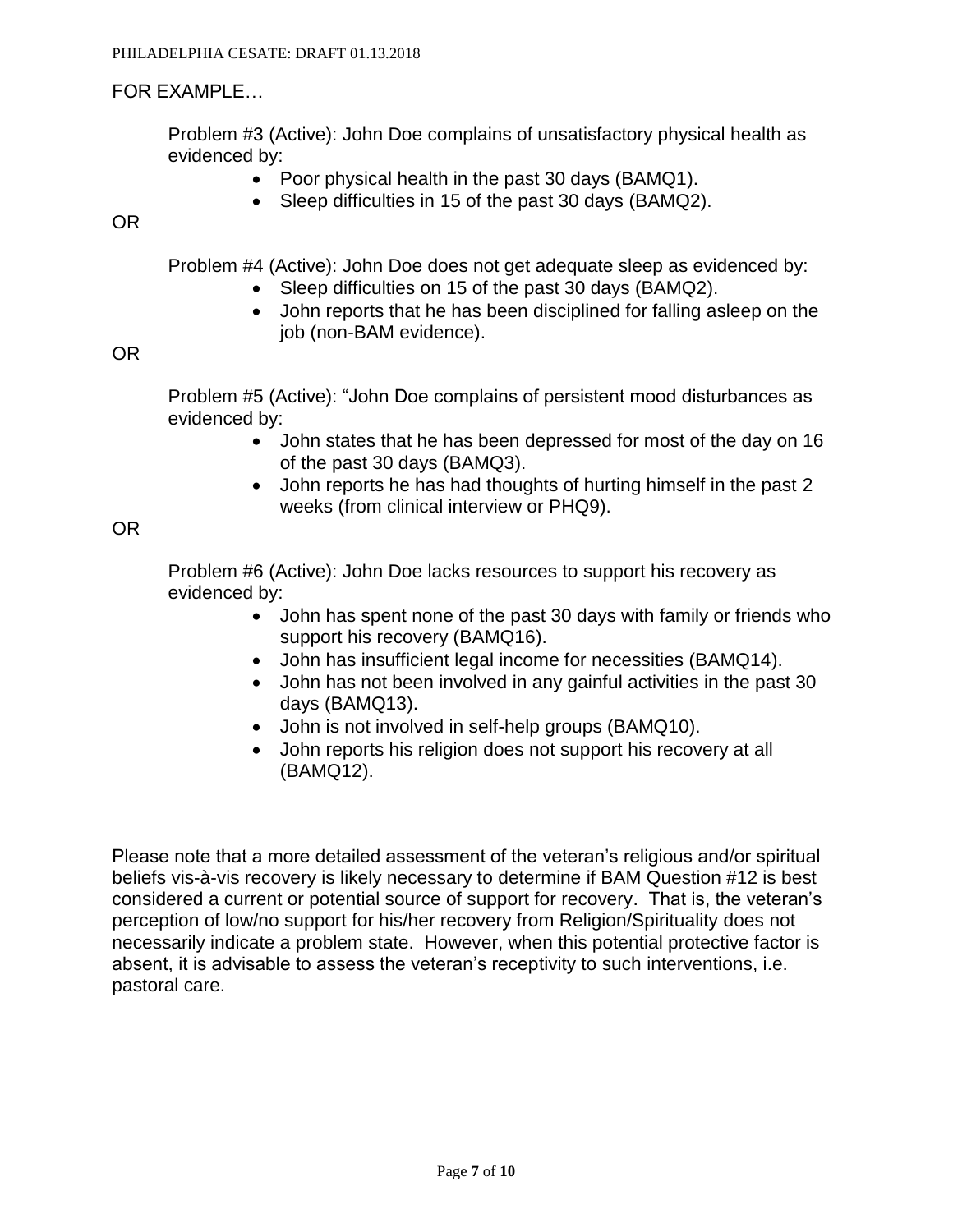### **Using the BAM to set goals and measure progress on objectives**

A goal is a brief clinical statement of the condition you expect treatment to help veteran achieve. That is, **goals are desired outcomes of treatment**. All goals infer a set of behaviors the veteran and provider agree should be established in the veteran's lifestyle. Goals are established *with* not *for* the veteran. Goals can be framed as the resolution of pathological states and/or as the achievement of a richer state of wellness. That is, goals can be more ambitious than the elimination of pathology…

- Instead of "John Doe will stop drinking," consider "John Doe will develop a sober lifestyle that prevents relapse."
- Instead of "John Doe will stop negative self-talk," consider "John Doe will develop and use positive self-talk."

These questions can help the veteran decide on goals:

- What is this veteran doing that's maladaptive?
- What does the veteran need to do differently?
- How can I help the veteran behave in adaptive ways?

Objectives are the specific tasks that the veteran must accomplish to achieve a goal. Objectives are the time-bound, measurable indicators that the veteran is making progress towards a treatment plan goal. Consequently, providers are encouraged to remember the **T.R.A.M.** principle when developing objectives with their veteran clients. That is, objectives must be **T**ime-bound (with start and completion dates indicated), **R**ecorded (expressly stated on the plan), **A**ssigned (the veteran assumes responsibility for completing the objective), and **M**easurable (the objective is operationalized to eliminate ambiguity in determining whether it has been accomplished).

Accomplishing a goal is inferred by the completion of all the objectives that the veteran and provider have determined as requisite elements of the goal. Objectives that go uncompleted may need to be deconstructed into smaller units via behavioral shaping.

To develop objectives, ask the question: "What does the veteran need to do to achieve the goal?"

By aligning objectives with the BAM, follow-up BAM assessments provide the timebound evidence for determining therapeutic progress.

FOR EXAMPLE…

Goal #1: John Doe will enjoy healthy sleep.

- Objective #1: By (a certain date), John will report no nights with sleep disturbances (BAMQ2).
- Objective #2: By (a certain date), John will report no use of alcohol in the past 30 days (BAMQ4).

OR

Goal #2: John will be physically healthy.

• Objective #1: By (a certain date), John will describe his physical health for the past 30 days as very good or excellent (BAMQ1).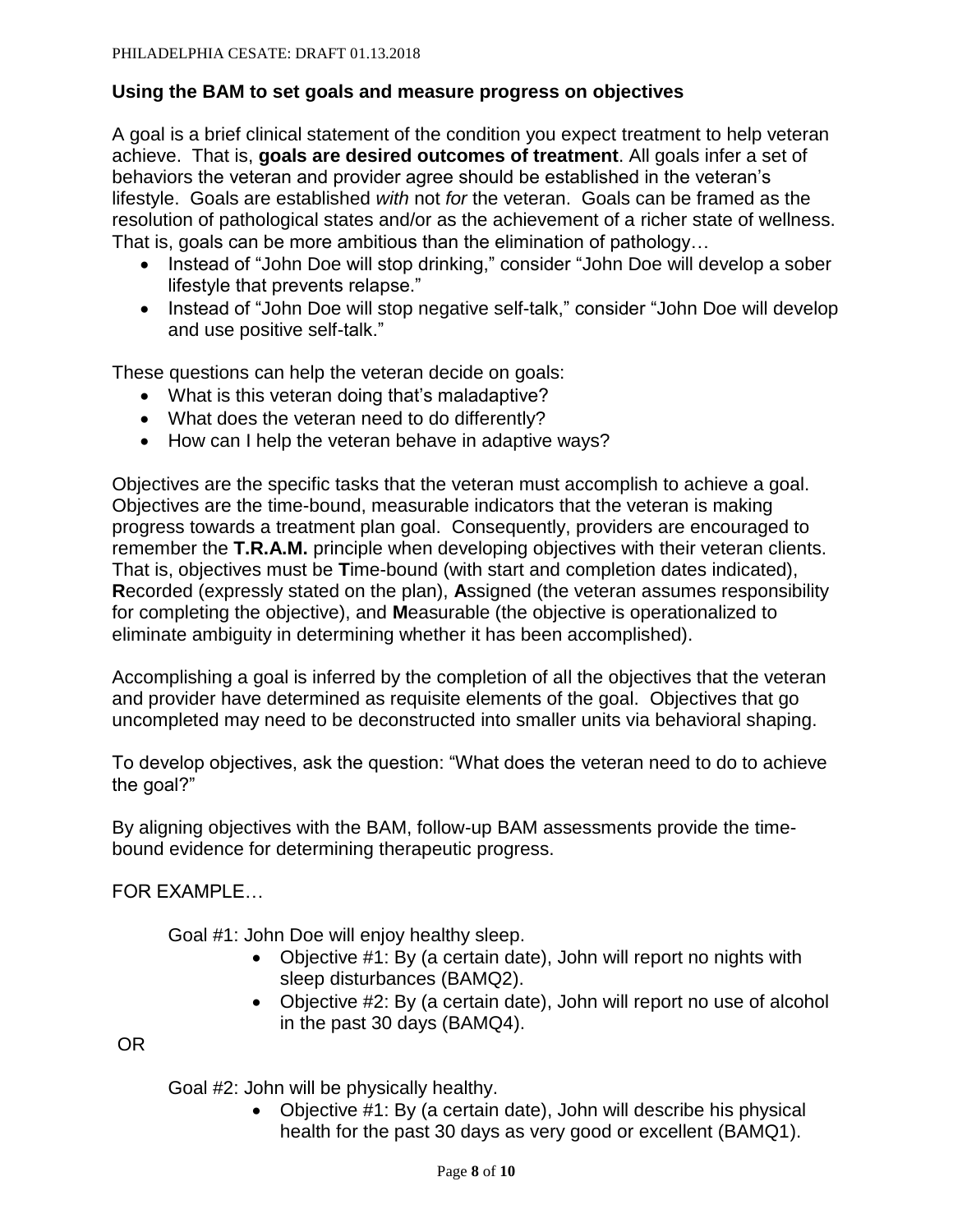- Objective #2: By (a certain date), John will report no nights with sleep disturbances (BAMQ2).
- Objective #3: By (a certain date), John will demonstrate a Use score of zero.

OR

Goal #3: John will lead a sober lifestyle.

- Objective #1: By (a certain date), John will demonstrate a 50% reduction in his Risk Score.
- Objective #2: By (a certain date), John will demonstrate a 50% increase in his Protective Score.
- Objective #3: By (a certain date), John will demonstrate a Use score of zero.
- Objective #4: By (a certain date), John will have attended self-help meetings on >50% of the previous 30 days (BAMQ10).
- Objective #5: By (a certain date), John will have spent less than 4 days in situations that put him at risk of substance use (BAMQ11).

In clinical progress notes, providers can add narrative to indicate the progress made on the objectives.

FOR EXAMPLE…

"John's BAM on (a certain date) indicates that his Risk score is 12. This represents a 50% reduction in his Risk score since (a certain date). Specific risk factors that have been reduced are an improvement in Health (from Poor to Good on BAMQ1), Sleep (from 16 nights to 2 nights on BAMQ2), and Mood (from 9 days to 1 day on BAMQ3)."